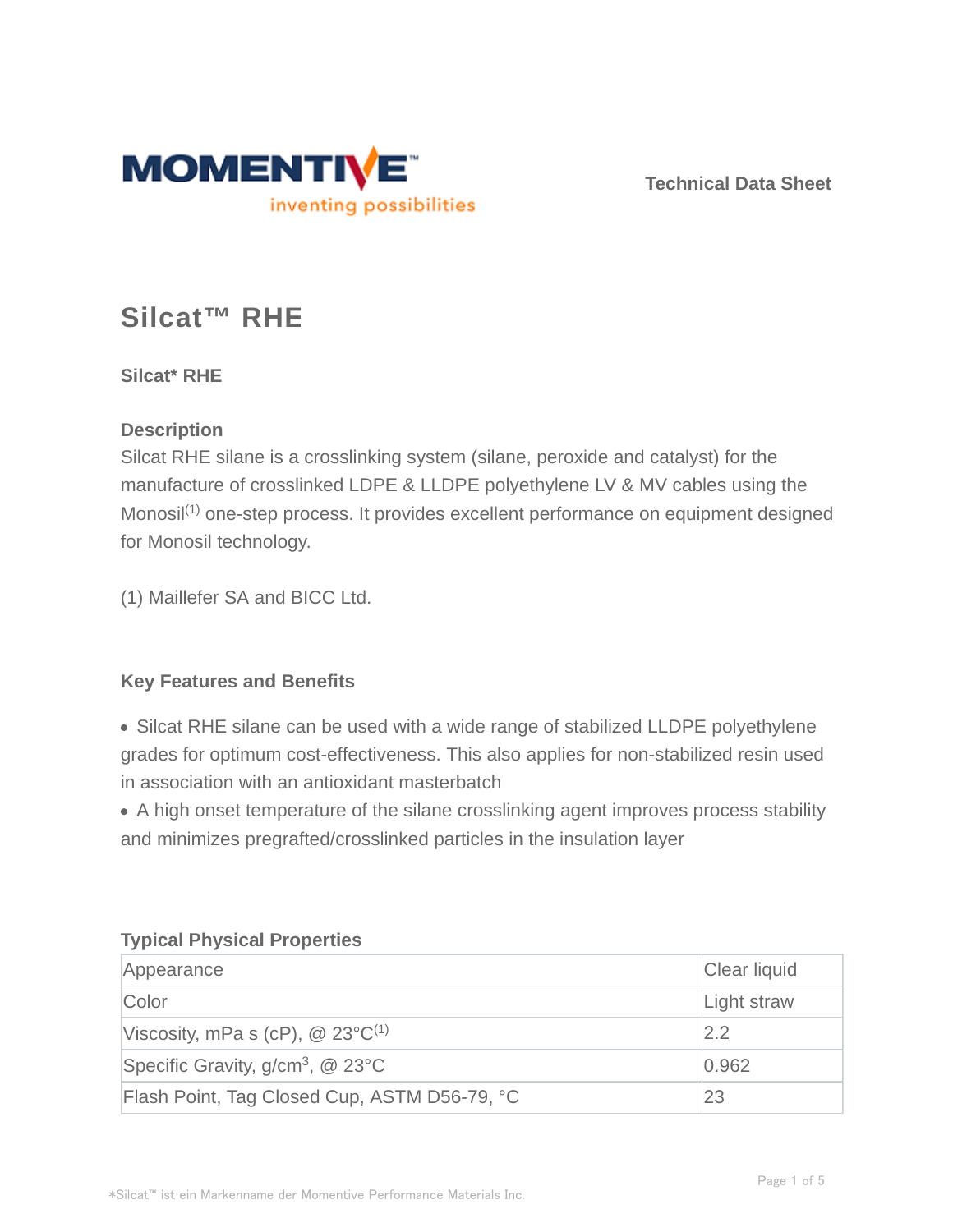#### (1) Brookfield LV/60rpm

# **Potential Applications**

Low- and medium-voltage power cables

# **Patent Status**

Standard copy to come

## **Product Safety, Handling and Storage**

Standard copy to come

#### **Processing Recommendations**

#### **Recommended Resins**

Silcat RHE silane can be used whether with non-stabilized polyethylene resins and an antioxidant masterbatch or with stabilized cable grade resins.

Test carried out have shown that the following resins have given outstanding results:

-Exxon Escorene LLN 1004YB together with an antioxidant masterbatch -BP 3000 series

Other recommended types are:

#### **LDPE resin:**

| $\blacksquare$ - Melt index(190 $\degree$ C/2.16 kg) | $\vert 0.2 \text{ to } 0.5 \text{ g} / 10 \text{ min.}$ |
|------------------------------------------------------|---------------------------------------------------------|
| - Density                                            | 0.915 to 0.935 g/cm <sup>3</sup>                        |

## **LLDPE resin:**

| - Melt index $(190^{\circ}C/2.16$ kg) | $ 0.5 \text{ to } 6 \text{ g}/10 \text{ min.}$ |
|---------------------------------------|------------------------------------------------|
| - Density                             | $0.900$ to 0.935 g/cm <sup>3</sup>             |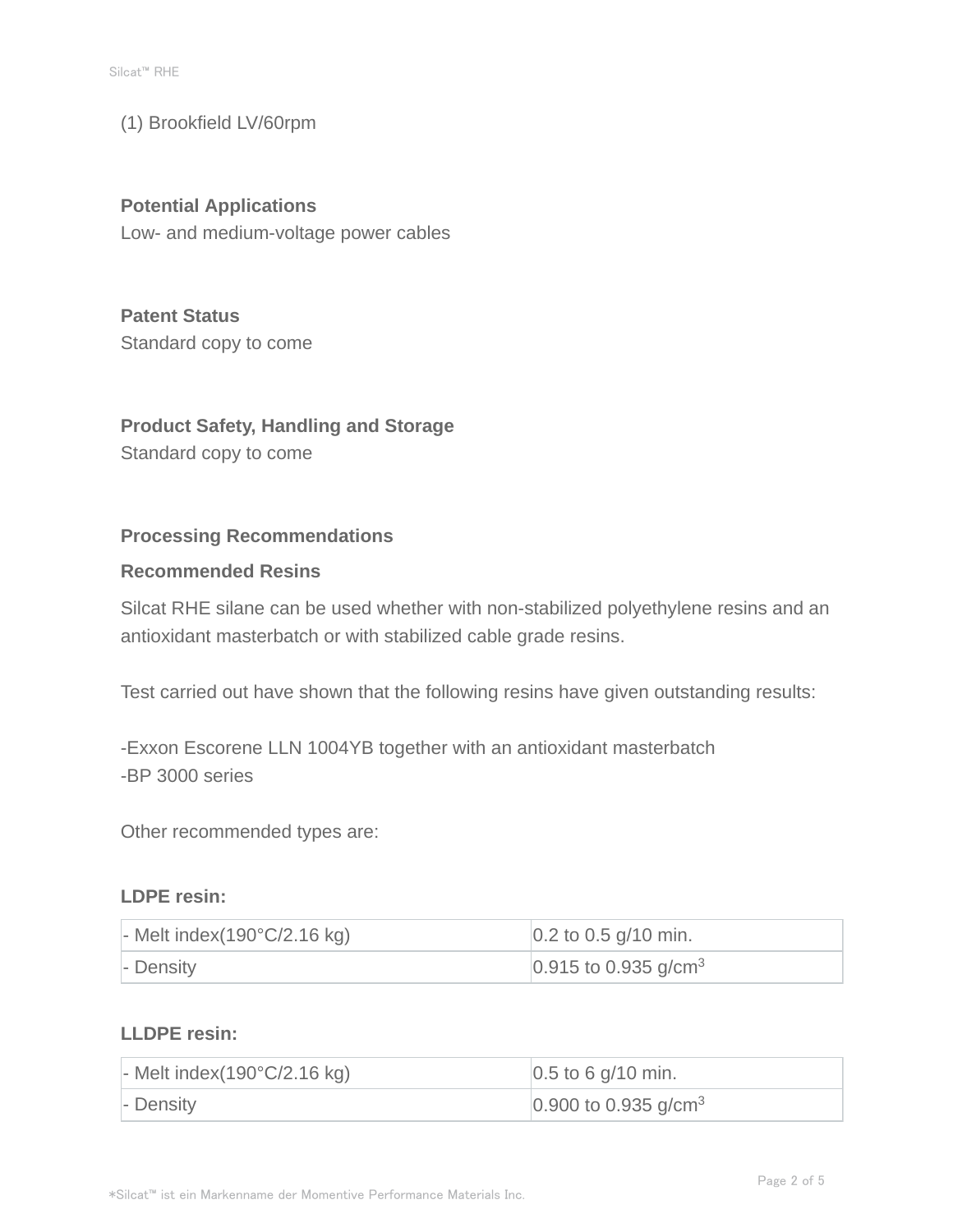### **Processing**

Moisture content of the PE resin must be less than 200 ppm. In hot and humid countries pre-drying of the resin at 70°C by means of an air desiccator is highly recommended.

Grafting: Optimum addition levels for a given application must be determined experimentally. Data collected on Nextrom extruders indicates that the dose levels of Silcat RHE silane should be between 0.8 and 1.3 wt %.

Temperature profile setting of the extruder:

| - Barrel       | $150-220$ °C                      |
|----------------|-----------------------------------|
| - Head and die | $230^{\circ}$ C                   |
| - Screw        | $\overline{70}$ to $90^{\circ}$ C |

Crosslinking: Rate of cure is dependent upon time, temperature and thickness of the layer and available moisture. Sufficient crosslinking can be achieved by any of the following methods:

- Immersion in water at 80-90°C, or
- Exposure to low pressure steam at 105°C, or
- Exposure to steam at atmospheric pressure (i.e. a sauna at 100°C)

**Limitations** Standard copy to come

# **Contact Information**

Email commercial.services@momentive.com

**Telephone**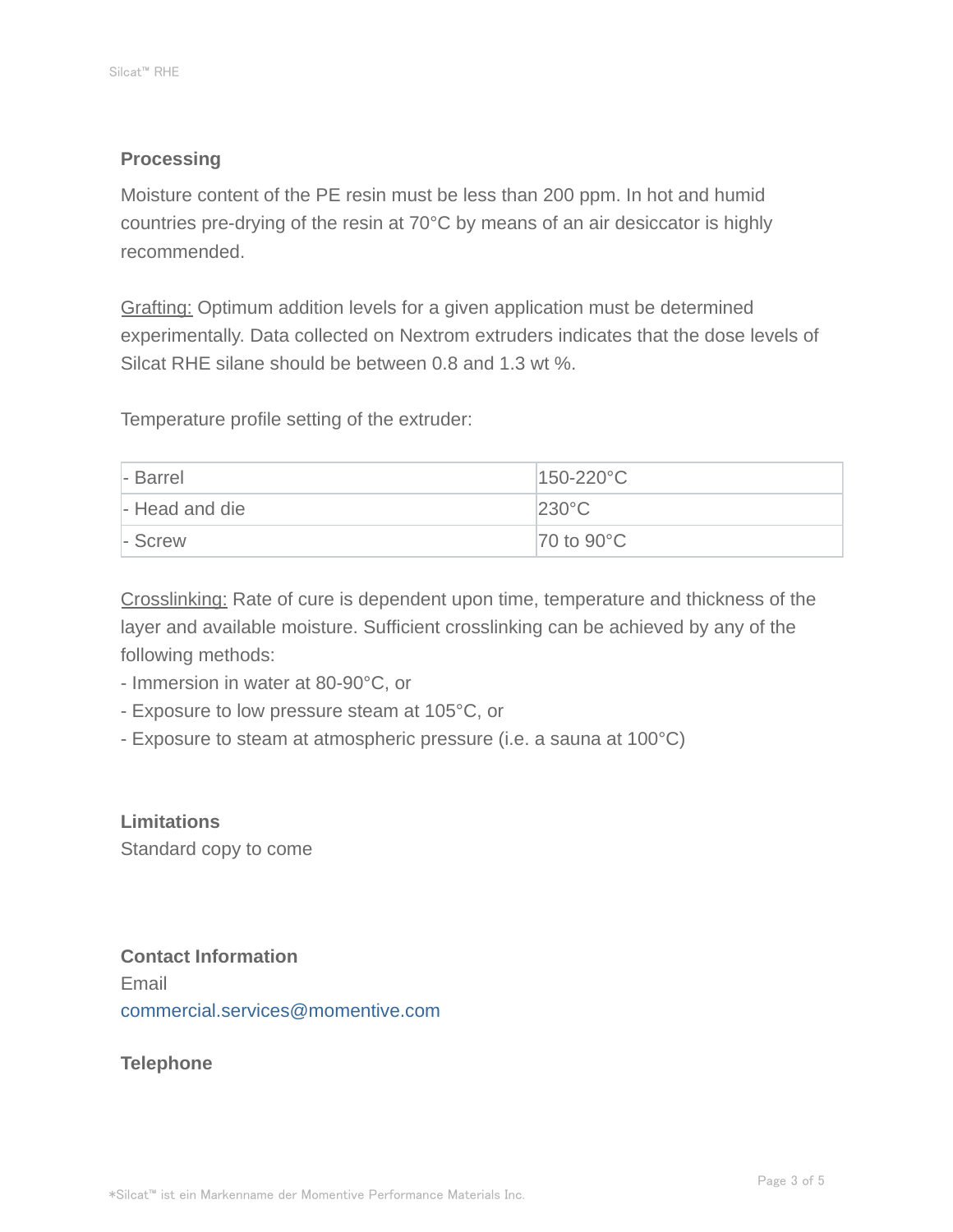| <b>Latin America</b> | <b>EMEAI- Europe, Middle</b><br>East, Africa & India | <b>ASIA PACIFIC</b> |
|----------------------|------------------------------------------------------|---------------------|
| <b>Brazil</b>        | <b>Europe</b>                                        | <b>China</b>        |
| +55 11 4534 9650     | +390510924300                                        | 800 820 0202        |
| Direct Number        | Direct number                                        | Toll free           |
|                      |                                                      | +86 21 3860 4892    |
|                      |                                                      | Direct number       |
| <b>Mexico</b>        | India, Middle East &                                 | Japan               |
| +52 55 2169 7670     | <b>Africa</b>                                        | +81 3 5544 3111     |
| <b>Direct Number</b> | + 91 44 71212207                                     | Direct number       |
|                      | Direct number*                                       |                     |
|                      | *All Middle Eastern                                  | <b>Korea</b>        |
|                      | countries, Africa, India,                            | +82 2 6201 4600     |
|                      |                                                      |                     |

For literature and technical assistance, visit our website at: www.momentive.com

#### **DISCLAIMER:**

**THE MATERIALS, PRODUCTS AND SERVICES OF MOMENTIVE PERFORMANCE MATERIALS INC. AND ITS SUBSIDIARIES AND AFFILIATES (COLLECTIVELY "SUPPLIER"), ARE SOLD SUBJECT TO SUPPLIER'S STANDARD CONDITIONS OF SALE, WHICH ARE INCLUDED IN THE APPLICABLE DISTRIBUTOR OR OTHER SALES AGREEMENT, PRINTED ON THE BACK OF ORDER ACKNOWLEDGMENTS AND INVOICES, AND AVAILABLE UPON REQUEST. ALTHOUGH ANY INFORMATION, RECOMMENDATIONS, OR ADVICE CONTAINED HEREIN IS GIVEN IN GOOD FAITH, SUPPLIER MAKES NO WARRANTY OR GUARANTEE, EXPRESS OR IMPLIED, (i) THAT THE RESULTS DESCRIBED HEREIN WILL BE OBTAINED UNDER END-USE CONDITIONS, OR (ii) AS TO THE EFFECTIVENESS OR SAFETY OF ANY DESIGN INCORPORATING ITS PRODUCTS, MATERIALS, SERVICES, RECOMMENDATIONS OR ADVICE. EXCEPT AS PROVIDED IN SUPPLIER'S STANDARD CONDITIONS OF SALE, SUPPLIER AND ITS REPRESENTATIVES SHALL IN NO EVENT BE RESPONSIBLE FOR ANY LOSS RESULTING FROM ANY USE OF ITS MATERIALS, PRODUCTS OR SERVICES DESCRIBED HEREIN.** Each user bears full responsibility for making its own determination as to the suitability of Supplier's materials, services, recommendations, or advice for its own particular use. Each user must identify and